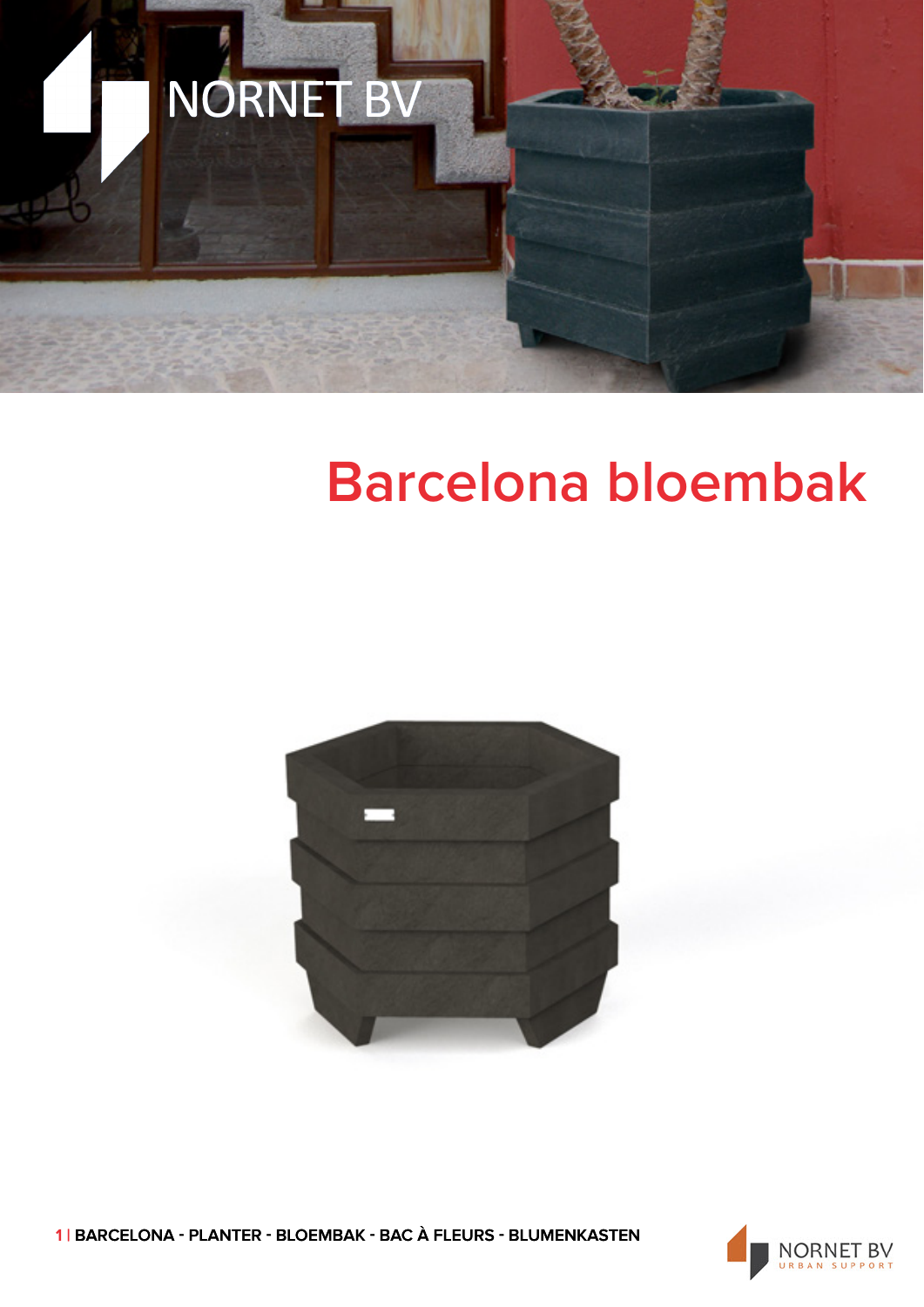

**modellen**

| <b>ZONDER</b><br><b>VOETEN</b><br>$l \times w \times h$ | <b>LEEG</b><br><b>GEWICHT</b> (kg) | <b>MET</b><br><b>VOETEN</b><br>$l \times w \times h$ | <b>LEEG</b><br><b>GEWICHT</b> (kg) |
|---------------------------------------------------------|------------------------------------|------------------------------------------------------|------------------------------------|
| $\varnothing$ 90 x 36                                   | 53                                 | $\varnothing$ 90 x 48                                | 59                                 |
| $\varnothing$ 90 x 60                                   | 83                                 | $\varnothing$ 90 x 72                                | 89                                 |
| $\varnothing$ 90 x 84                                   | 112                                | $\varnothing$ 90 x 96                                | 118                                |
| $\varnothing$ 120 x 36                                  | 63                                 | Ø 120 x 48                                           | 71                                 |
| $\varnothing$ 120 x 60                                  | 101                                | Ø 120 x 72                                           | 109                                |
| $\varnothing$ 120 x 84                                  | 140                                | Ø 120 x 96                                           | 148                                |

## **beschikbare kleuren**